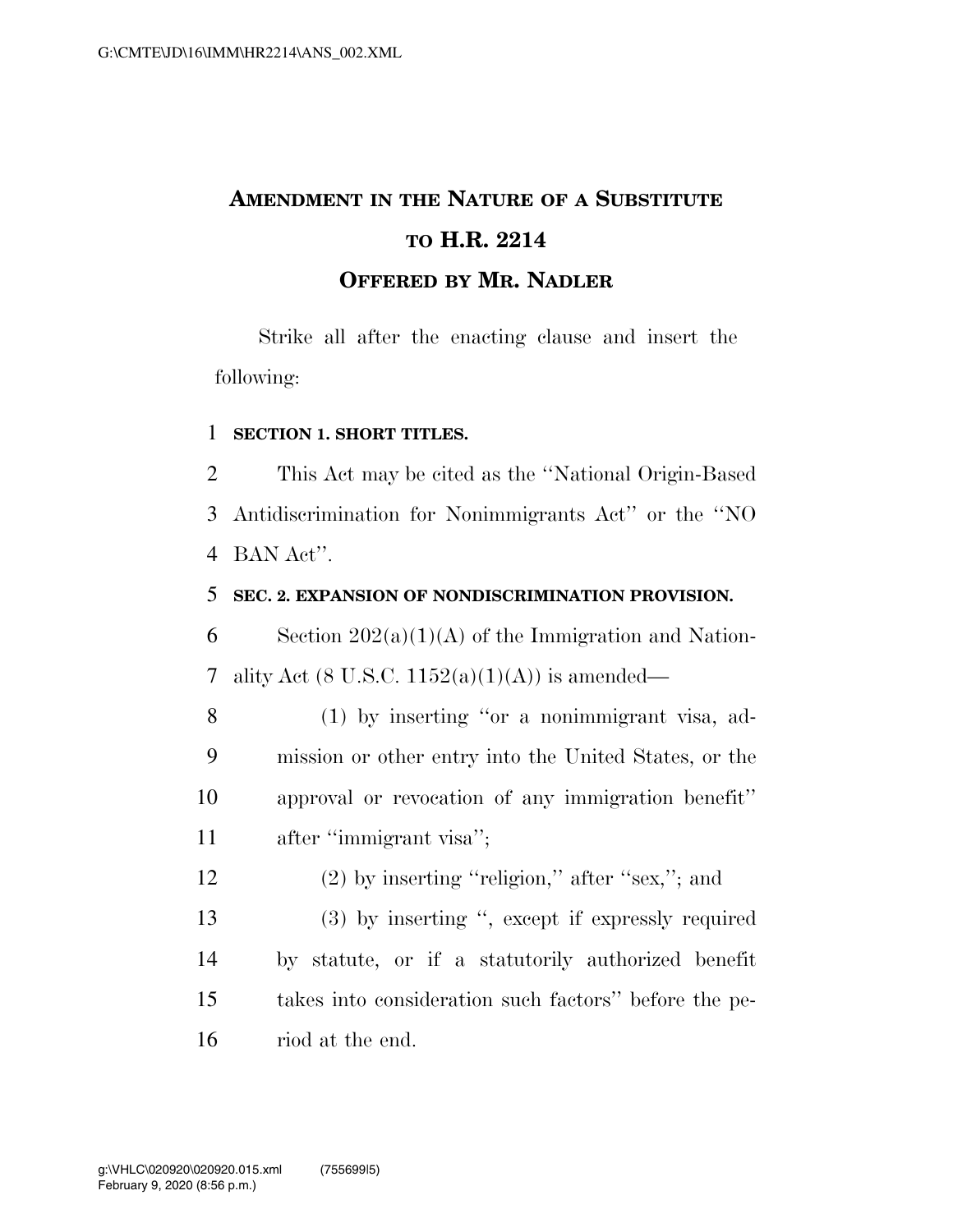| 1              | SEC. 3. TRANSFER AND LIMITATIONS ON AUTHORITY TO                 |
|----------------|------------------------------------------------------------------|
| $\overline{2}$ | SUSPEND OR RESTRICT THE ENTRY OF A                               |
| 3              | <b>CLASS OF ALIENS.</b>                                          |
| $\overline{4}$ | Section $212(f)$ of the Immigration and Nationality              |
| 5              | Act $(8 \text{ U.S.C. } 1182(f))$ is amended to read as follows: |
| 6              | "(f) AUTHORITY TO SUSPEND OR RESTRICT THE                        |
| 7              | ENTRY OF A CLASS OF ALIENS.                                      |
| 8              | "(1) IN GENERAL.—Subject to paragraph $(2)$ ,                    |
| 9              | if the Secretary of State, in consultation with the              |
| 10             | Secretary of Homeland Security, determines, based                |
| 11             | on specific and credible facts, that the entry of any            |
| 12             | aliens or any class of aliens into the United States             |
| 13             | would undermine the security or public safety of the             |
| 14             | United States or the preservation of human rights,               |
| 15             | democratic processes or institutions, or international           |
| 16             | stability, the President may temporarily—                        |
| 17             | $\lq\lq$ suspend the entry of such aliens or                     |
| 18             | class of aliens as immigrants or nonimmigrants;                  |
| 19             | <b>or</b>                                                        |
| 20             | "(B) impose any restrictions on the entry                        |
| 21             | of such aliens that the President deems appro-                   |
| 22             | priate.                                                          |
| 23             | "(2) LIMITATIONS.—In carrying out paragraph                      |
| 24             | (1), the President, the Secretary of State, and the              |
| 25             | Secretary of Homeland Security shall—                            |

February 9, 2020 (8:56 p.m.) g:\VHLC\020920\020920.015.xml (755699|5)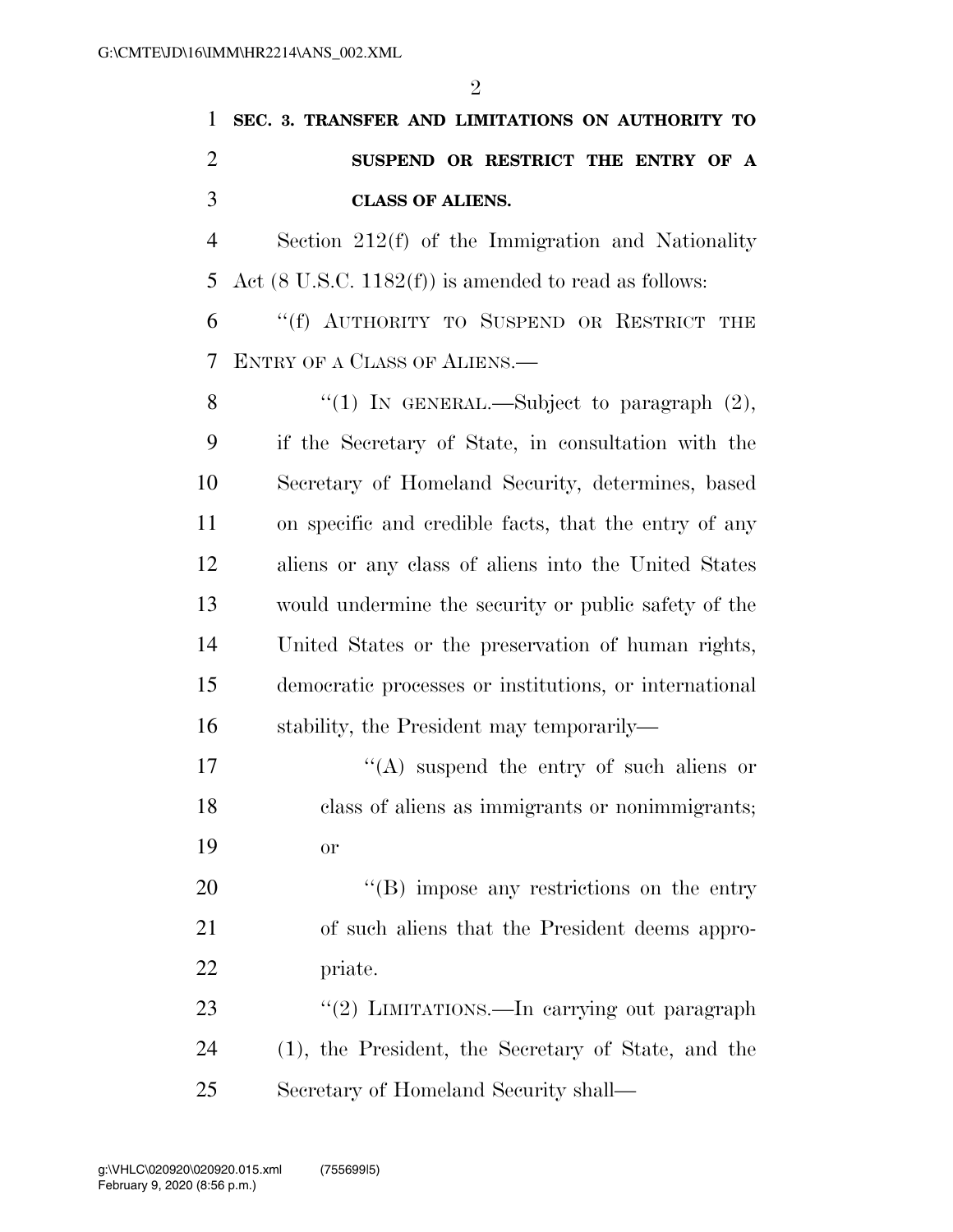| $\mathbf{1}$   | $\lq\lq$ only issue a suspension or restriction    |
|----------------|----------------------------------------------------|
| $\overline{2}$ | when required to address specific acts impli-      |
| 3              | cating a compelling government interest in a       |
| $\overline{4}$ | factor identified in paragraph (1);                |
| 5              | $\lq\lq (B)$ narrowly tailor the suspension or re- |
| 6              | striction, using the least restrictive means, to   |
| 7              | achieve such compelling government interest;       |
| 8              | $\lq\lq$ specify the duration of the suspension    |
| 9              | or restriction; and                                |
| 10             | $\lq\lq$ consider waivers to any class-based       |
| 11             | restriction or suspension and apply a rebuttable   |
| 12             | presumption in favor of granting family-based      |
| 13             | and humanitarian waivers.                          |
| 14             | "(3) CONGRESSIONAL NOTIFICATION.-                  |
| 15             | "(A) IN GENERAL.—Prior to the President            |
| 16             | exercising the authority under paragraph $(1)$ ,   |
| 17             | the Secretary of State and the Secretary of        |
| 18             | Homeland Security shall consult Congress and       |
| 19             | provide Congress with specific evidence sup-       |
| 20             | porting the need for the suspension or restric-    |
| 21             | tion and its proposed duration.                    |
| 22             | "(B) BRIEFING AND REPORT.—Not later                |
| 23             | than 48 hours after the President exercises the    |
| 24             | authority under paragraph (1), the Secretary of    |
| 25             | State and the Secretary of Homeland Security       |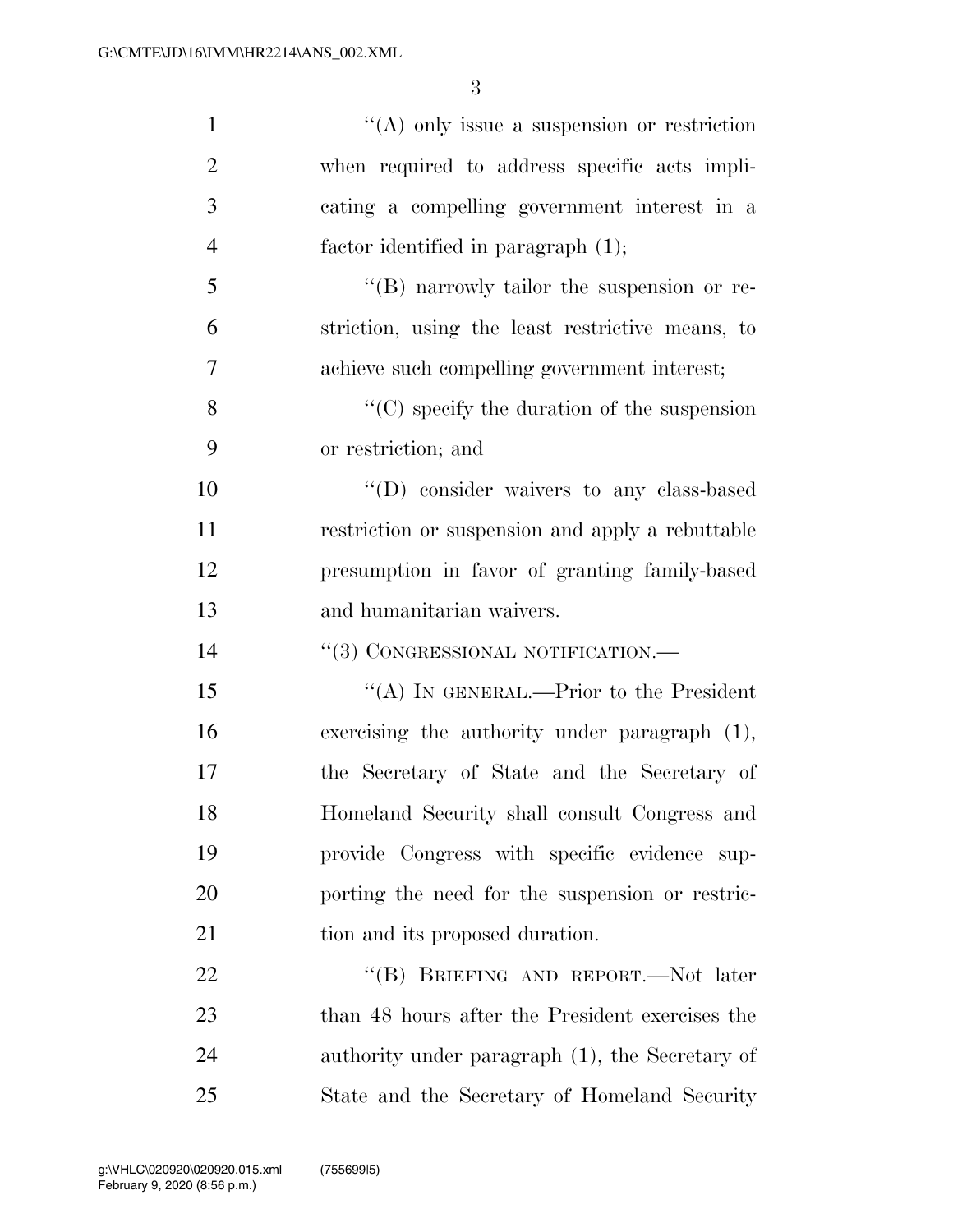| $\mathbf{1}$   | shall provide a briefing and submit a written re- |
|----------------|---------------------------------------------------|
| $\overline{2}$ | port to Congress that describes—                  |
| 3              | "(i) the action taken pursuant to                 |
| $\overline{4}$ | paragraph (1) and the specified objective         |
| 5              | of such action;                                   |
| 6              | "(ii) the estimated number of individ-            |
| $\tau$         | uals who will be impacted by such action;         |
| 8              | "(iii) the constitutional and legislative         |
| 9              | authority under which such action took            |
| 10             | place; and                                        |
| 11             | "(iv) the circumstances necessitating             |
| 12             | such action, including how such action            |
| 13             | complies with paragraph $(2)$ , as well as        |
| 14             | any intelligence informing such actions.          |
| 15             | "(C) TERMINATION.—If the briefing and             |
| 16             | report described in subparagraph (B) are not      |
| 17             | provided to Congress during the 48 hours that     |
| 18             | begin when the President exercises the author-    |
| 19             | ity under paragraph (1), the suspension or re-    |
| 20             | striction shall immediately terminate absent in-  |
| 21             | tervening congressional action.                   |
| 22             | "(D) CONGRESSIONAL COMMITTEES.—The                |
| 23             | term 'Congress', as used in this paragraph, re-   |
| 24             | fers to the Select Committee on Intelligence of   |
| 25             | the Senate, the Committee on Foreign Rela-        |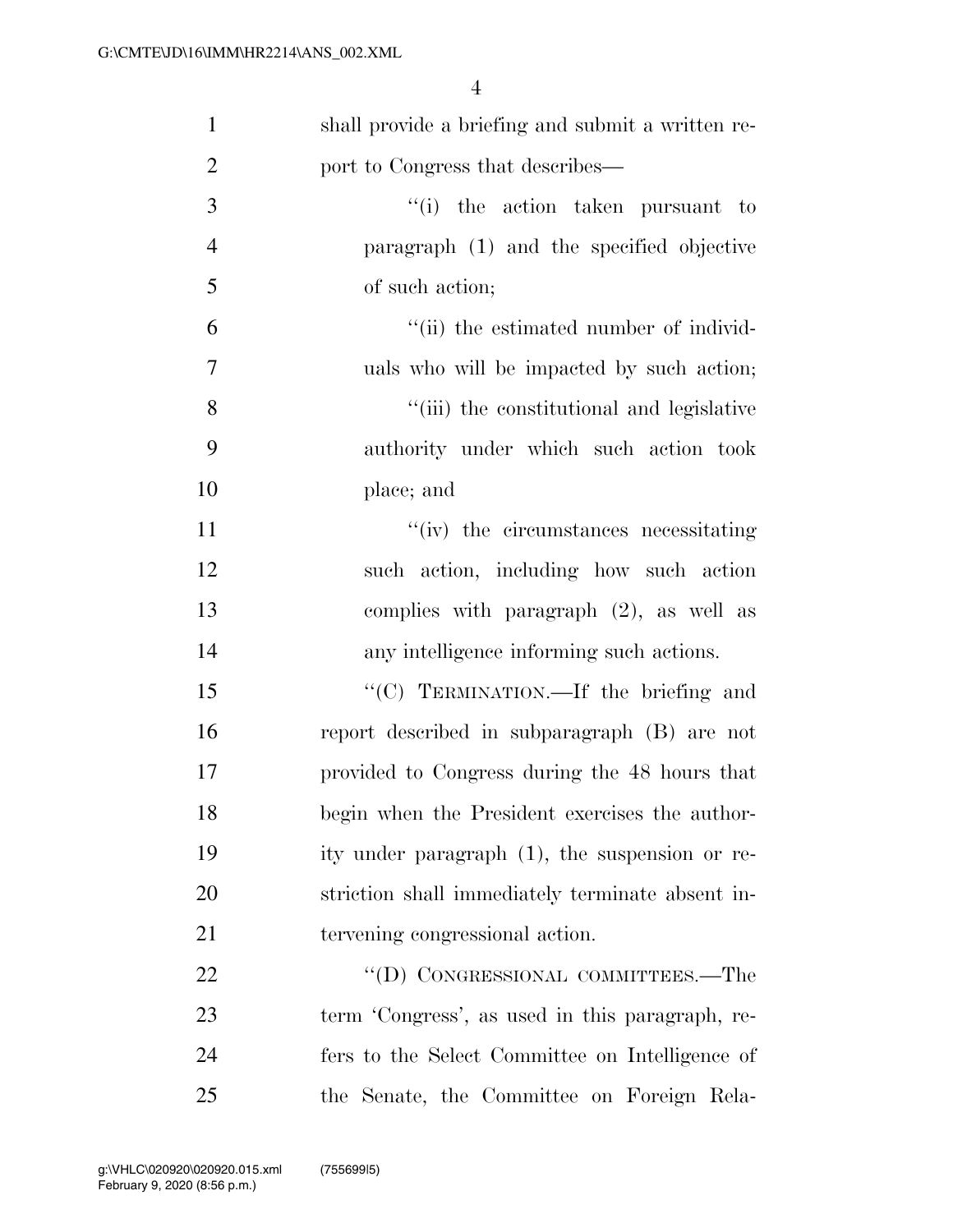| $\mathbf{1}$   | tions of the Senate, the Committee on the Judi-        |
|----------------|--------------------------------------------------------|
| $\overline{2}$ | ciary of the Senate, the Committee on Home-            |
| 3              | land Security and Governmental Affairs of the          |
| $\overline{4}$ | Senate, the Permanent Select Committee on In-          |
| 5              | telligence of the House of Representatives, the        |
| 6              | Committee on Foreign Affairs of the House of           |
| 7              | Representatives, the Committee on the Judici-          |
| 8              | ary of the House of Representatives, and the           |
| 9              | Committee on Homeland Security of the House            |
| 10             | of Representatives.                                    |
| 11             | "(4) PUBLICATION.—The Secretary of State               |
| 12             | and the Secretary of Homeland Security shall pub-      |
| 13             | licly announce and publish an unclassified version of  |
| 14             | the report described in paragraph $(3)(B)$ in the Fed- |
| 15             | eral Register.                                         |
| 16             | $``(5)$ JUDICIAL REVIEW.—                              |
| 17             | "(A) IN GENERAL.—Notwithstanding any                   |
| 18             | other provision of law, an individual or entity        |
| 19             | who is present in the United States and has            |
| 20             | been harmed by a violation of this subsection          |
| 21             | may file an action in an appropriate district          |
| 22             | court of the United States to seek declaratory         |
| 23             | or injunctive relief.                                  |
| 24             | "(B) CLASS ACTION.—Nothing in this Act                 |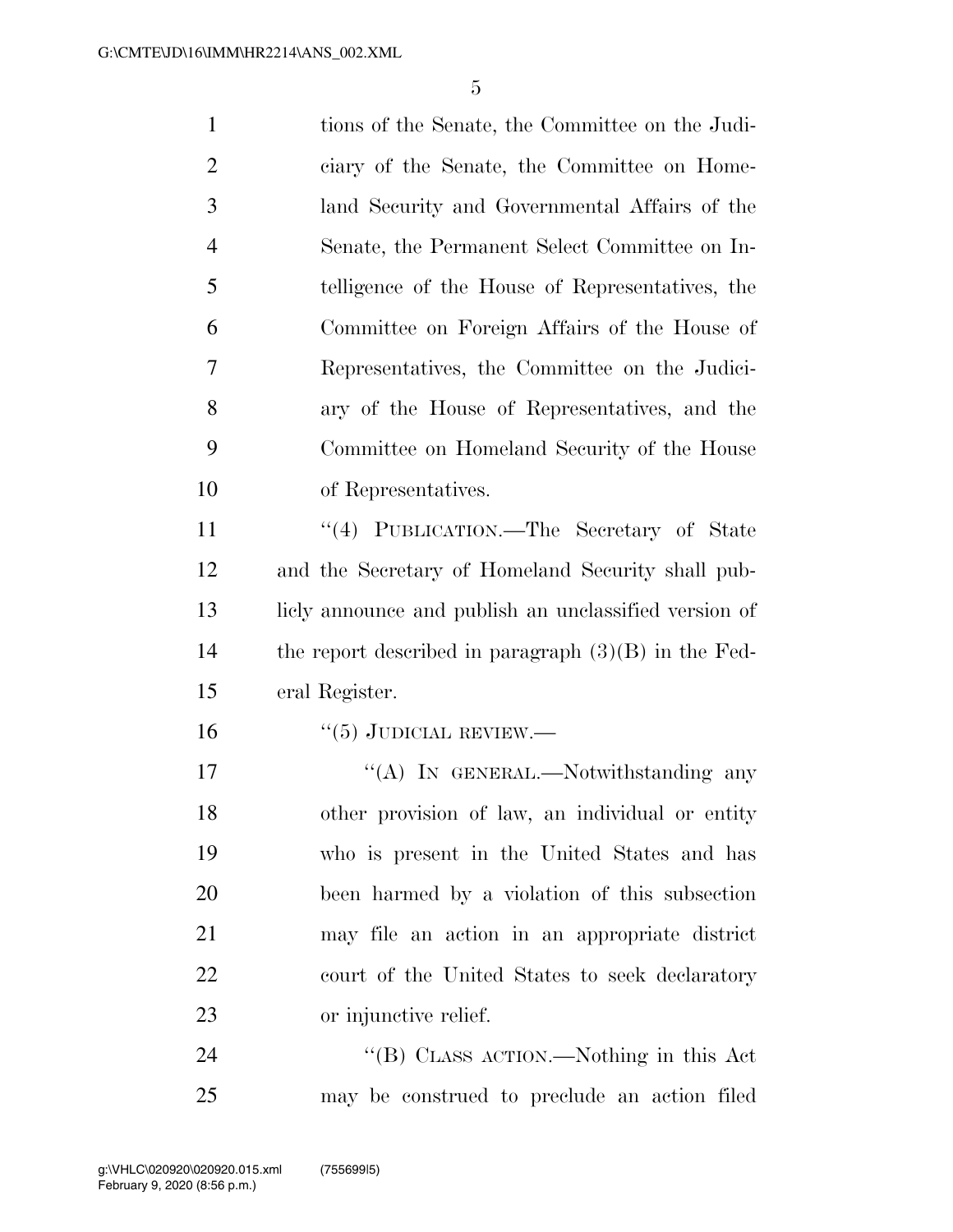pursuant to subparagraph (A) from proceeding as a class action.

 ''(6) TREATMENT OF COMMERCIAL AIRLINES.— Whenever the Secretary of Homeland Security finds that a commercial airline has failed to comply with regulations of the Secretary of Homeland Security relating to requirements of airlines for the detection of fraudulent documents used by passengers trav- eling to the United States (including the training of personnel in such detection), the Secretary of Home-11 land Security may suspend the entry of some or all aliens transported to the United States by such air-line.

 $\frac{1}{2}$  (7) RULE OF CONSTRUCTION.—Nothing in this section may be construed as authorizing the President, the Secretary of State, or the Secretary of Homeland Security to act in a manner incon- sistent with the policy decisions expressed in the im-migration laws.''.

## **SEC. 4. TERMINATION OF CERTAIN EXECUTIVE ACTIONS.**

 (a) TERMINATION.—Presidential Proclamations 9645 and 9822 and Executive Orders 13769, 13780, and 13815 shall be void beginning on the date of the enactment of this Act.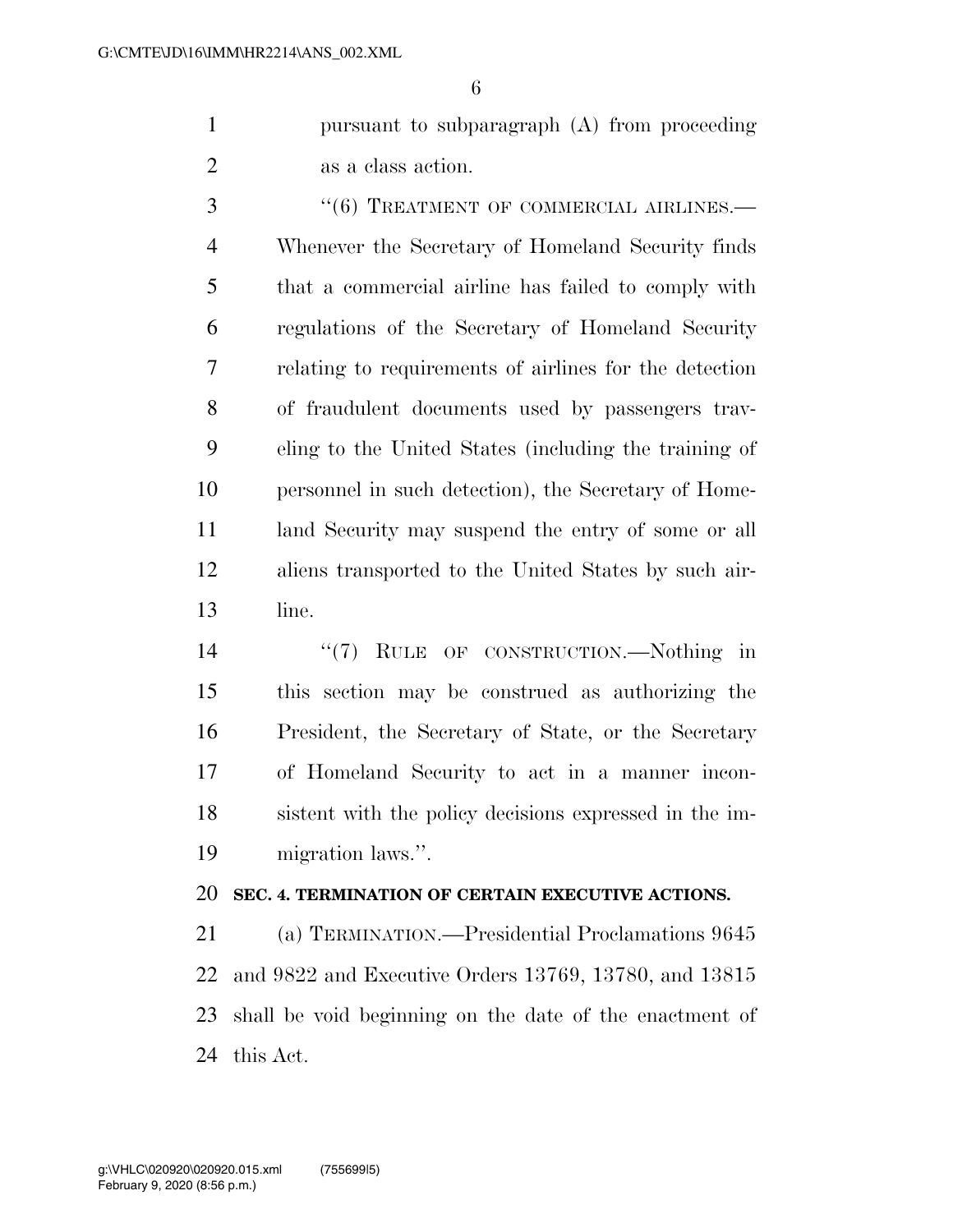(b) EFFECT.—All actions taken pursuant to any proclamation or executive order terminated under sub- section (a) shall cease on the date of the enactment of this Act.

### **SEC. 5. VISA APPLICANTS REPORT.**

(a) INITIAL REPORTS.—

 (1) IN GENERAL.—Not later than 90 days after the date of the enactment of this Act, the Secretary of State, in coordination with the Secretary of Homeland Security and the heads of other relevant Federal agencies, shall submit a report to the con- gressional committees referred to in section 212(f)(3)(D) of the Immigration and Nationality Act, as amended by section 3 of this Act, that de- scribes the implementation of each of the presi- dential proclamations and executive orders referred to in section 4.

 (2) PRESIDENTIAL PROCLAMATION 9645.—In addition to the content described in paragraph (1), the report submitted with respect to Presidential Proclamation 9645, issued on September 24, 2017, shall include, for each country listed in such procla-mation—

 (A) the total number of individuals who applied for a visa during the time period the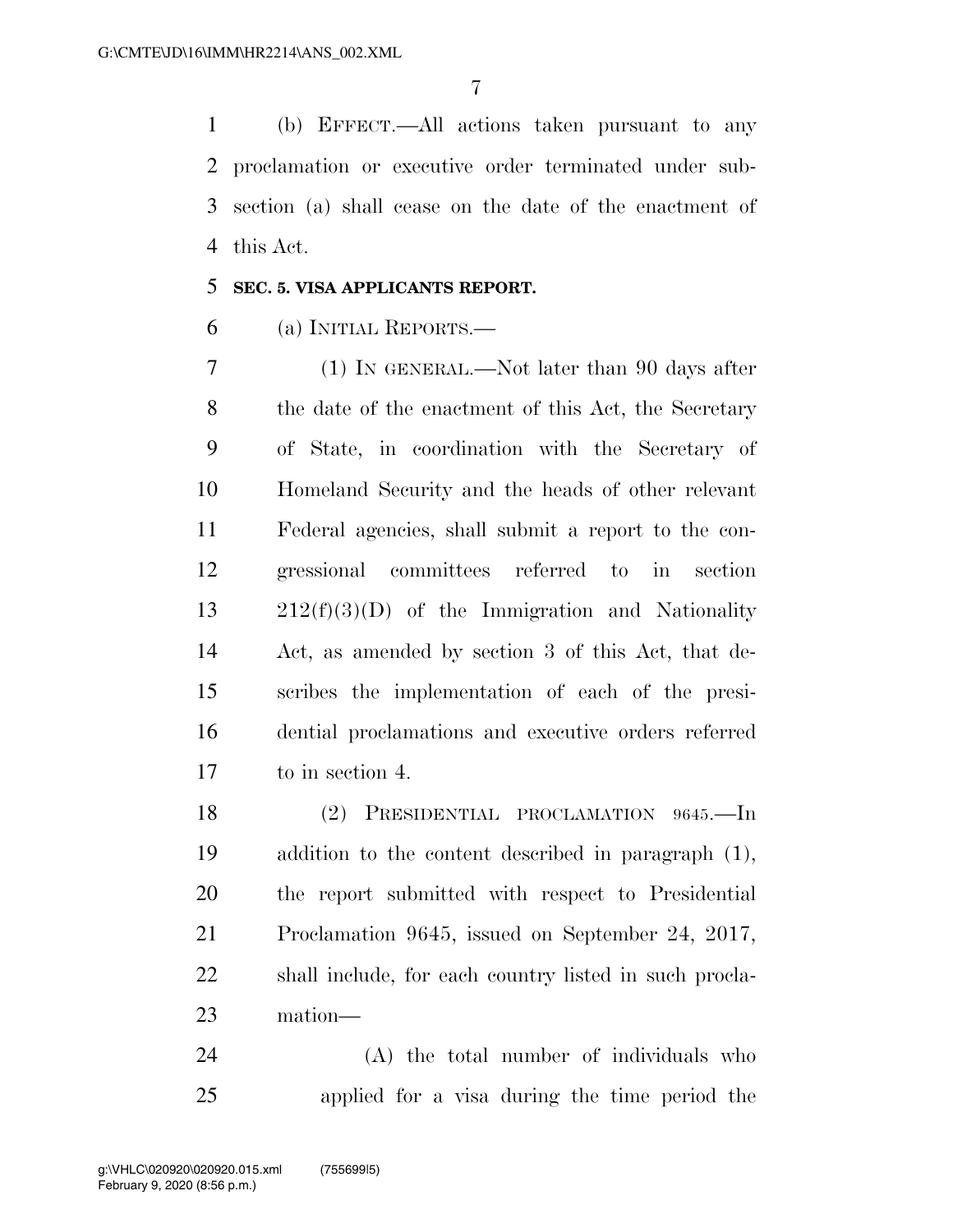| $\mathbf{1}$   | proclamation was in effect, disaggregated by   |
|----------------|------------------------------------------------|
| $\overline{2}$ | country and visa category;                     |
| $\mathfrak{Z}$ | (B) the total number of visa applicants de-    |
| $\overline{4}$ | scribed in subparagraph (A) who were ap-       |
| 5              | proved, disaggregated by country and visa cat- |
| 6              | egory;                                         |
| 7              | (C) the total number of visa applicants de-    |
| 8              | scribed in subparagraph (A) who were refused,  |
| 9              | disaggregated by country and visa category,    |
| 10             | and the reasons they were refused;             |
| 11             | (D) the total number of visa applicants de-    |
| 12             | scribed in subparagraph (A) whose applications |
| 13             | remain pending, disaggregated by country and   |
| 14             | visa category;                                 |
| 15             | (E) the total number of visa applicants de-    |
| 16             | scribed in subparagraph (A) who were granted   |
| 17             | a waiver, disaggregated by country and visa    |
| 18             | category;                                      |
| 19             | $(F)$ the total number of visa applicants de-  |
| 20             | scribed in subparagraph (A) who were denied a  |
| 21             | waiver, disaggregated by country and visa cat- |
| 22             | egory, and the reasons such waiver requests    |
| 23             | were denied;                                   |
| 24             | (G) the total number of refugees admitted,     |
| 25             | disaggregated by country; and                  |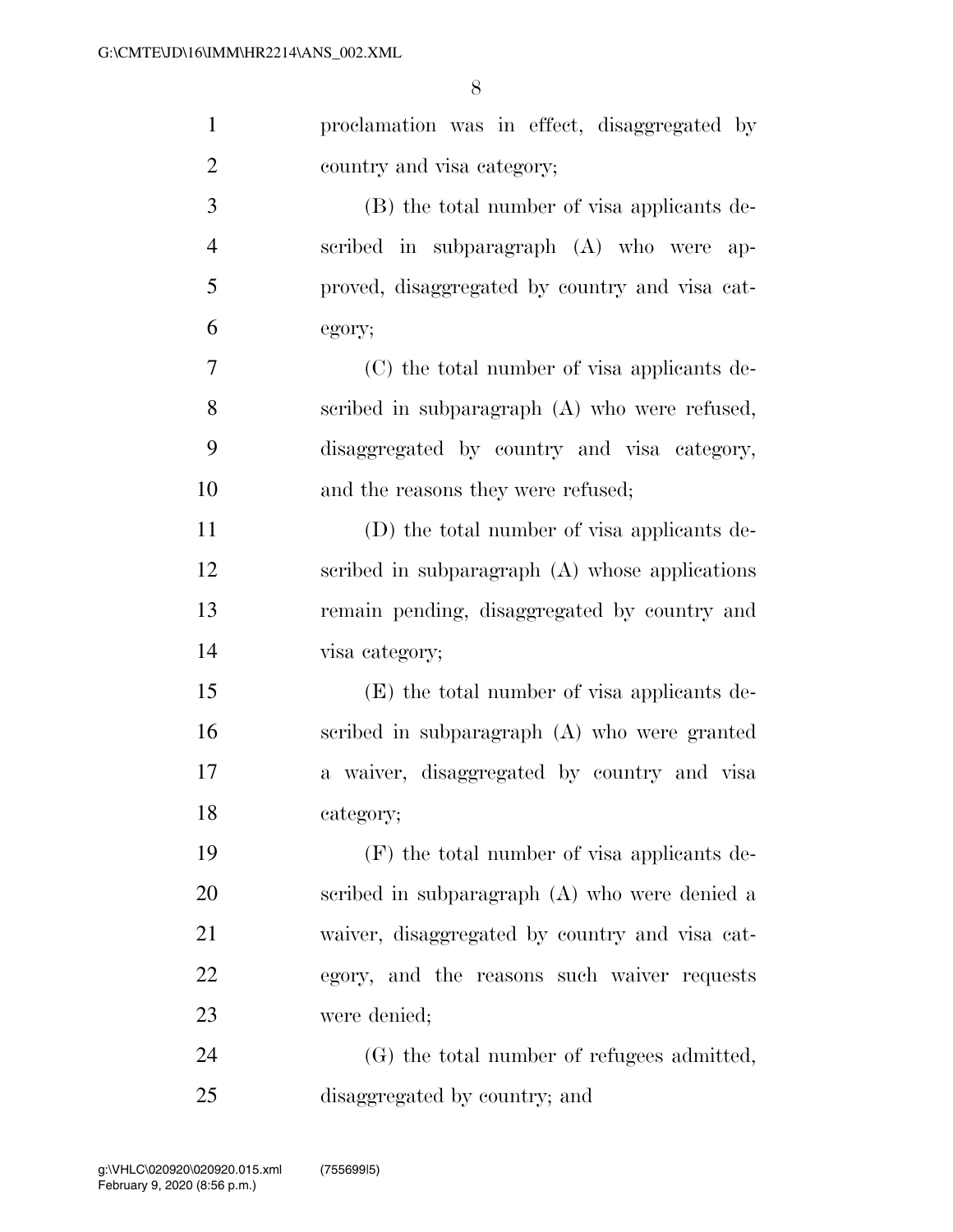(H) the complete reports that have been submitted to the President every 180 days in accordance with section 4 of Presidential Proc-lamation 9645 in its original form.

 (b) ADDITIONAL REPORTS.—Not later than 30 days after the date on which the President exercises the author- ity under section 212(f) of the Immigration and Nation- ality Act (8 U.S.C. 1182(f)), as amended by section 3 of this Act, and every 30 days thereafter, the Secretary of State, in coordination with the Secretary of Homeland Se- curity and heads of other relevant Federal agencies, shall submit a report to the congressional committees referred to in paragraph (3)(D) of such section 212(f) that identi- fies, with respect to countries affected by a suspension or restriction, the information described in subparagraphs 16 (A) through  $(H)$  of subsection  $(a)(2)$  of this section and specific evidence supporting the need for the continued ex- ercise of presidential authority under such section 212(f), including the information described in paragraph (3)(B) of such section 212(f). If the report described in this sub- section is not provided to Congress in the time specified, the suspension or restriction shall immediately terminate absent intervening congressional action. A final report with such information shall be prepared and submitted to